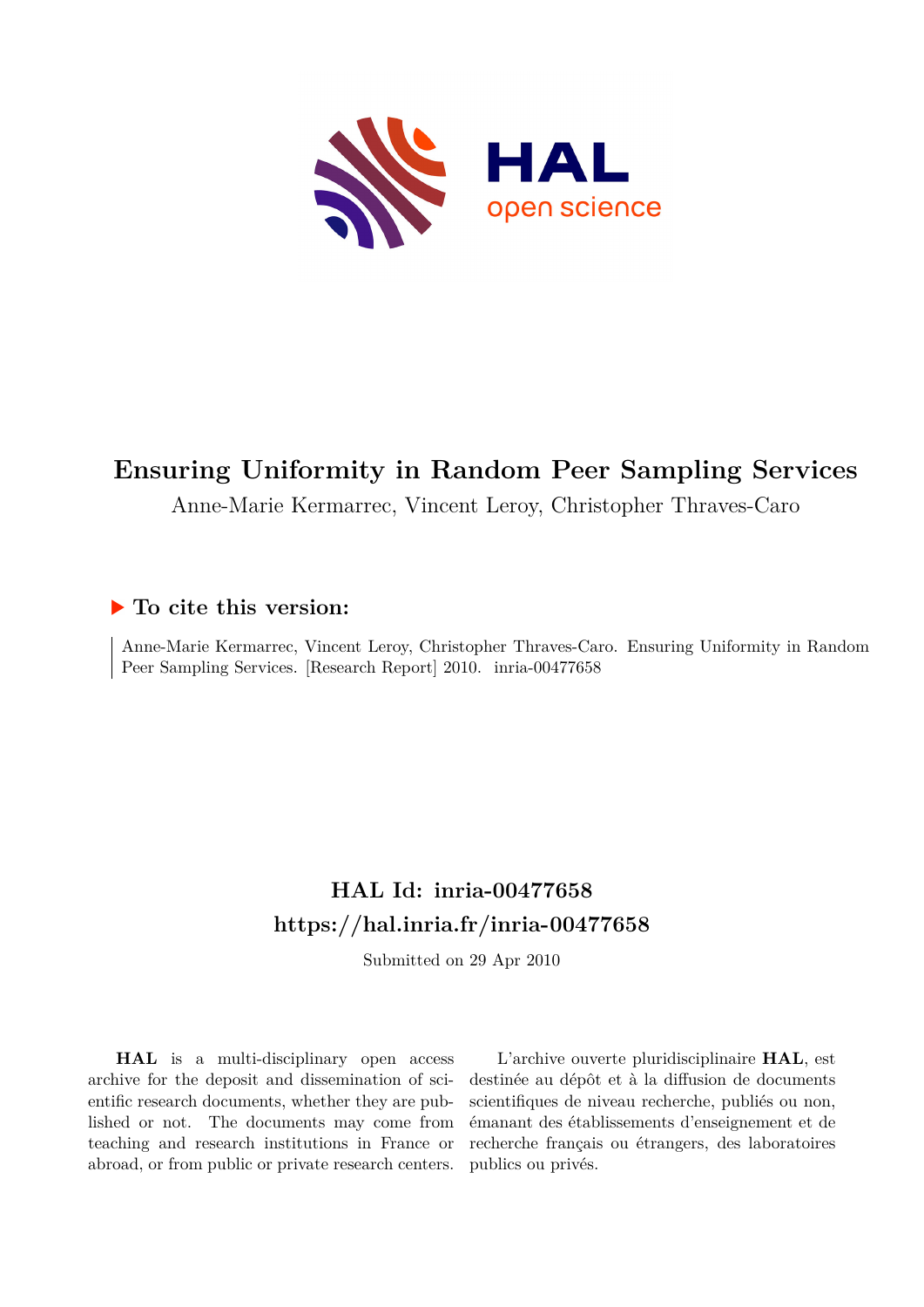# Ensuring Uniformity in Random Peer Sampling Services

Anne-Marie Kermarrec *INRIA Rennes – Bretagne Atlantique France*

Vincent Leroy *INSA Rennes, UEB France*

Christopher Thraves *INRIA Rennes – Bretagne Atlantique France*

*Abstract*—The peer sampling service is a core building block for gossip protocols in peer-to-peer networks. Ideally, a peer sampling service continuously provides each peer with a sample of peers picked uniformly at random in the network. While empirical studies have shown that uniformity was achieved, analysis proposed so far assume strong restrictions on the topology of the overlay network it continuously generates. In this work, we analyze a *Generic Random Peer Sampling Service* (GRPS) that satisfies the desirable properties for any peer sampling service –*small views*, *uniform sample*, *load balancing*, and *independence*– and relieve strong degree connections in the nodes assumed in previous works. The main result we prove is: starting from any simple (without loops and parallel edges) directed graph with out-degree equal to  $c$  for all nodes, and recursively applying GRPS, eventually results in a *random* simple directed graph with out-degree equal to  $c$  for all nodes. We test empirically convergence time and independence time for GRPS. We use this empirical evaluation to show that GRPS performs better than previously presented peer sampling services. We also present a variant of GRPS that ensures that the in and out-degrees of nodes in the initial network are maintained in the resulting graph. Finally, we discuss on how to deal with new nodes in both settings.

*Keywords*-Peer sampling service; random networks; P2P networks; random process

#### I. INTRODUCTION

In the context of peer-to-peer (P2P) networks, gossipbased protocols have emerged as a useful tool for information dissemination [1], aggregation [2], load balancing [3] and networking management [4], among others. In a gossipbased protocol, it is assumed that each peer maintains partial and bounded knowledge of the peers in the network. This is called the *partial view* (each node knows only their neighbors, a bounded number of peers). Periodically, each peer exchanges messages with a peer from its partial view, the exchange can be done by pushing or pulling information, or both, from one peer to the other. This simple communication pattern provides a robust way to disseminate information in large-scale distributed systems. Nevertheless, to comply with the bounds on dissemination information, the partial view of any peer should be a uniform sample of all peers currently in the network. Therefore, ideally, any node exchanges information with peers that are selected following a uniform random sample of all nodes in the system [1], [5], [6], [7]. A Random Peer Sampling (RPS) is the *service that continuously provides each peer with a random sample of* *the peers in the network*, i.e., an RPS continuously updates the partial view of each node in the network so that it represents a uniform random sample of the peers in the network. Consequently, it is of the utmost importance to prove the uniformity of the sample a peer sampling service provides.

Due to the distributed nature of P2P networks, any RPS has to be a distributed algorithm running in parallel on each peer of the network, relying on a bounded amount of information. An RPS running on each node takes benefit of partial views of nodes in the network to randomly generate a new partial view for the host node. Gurevich and Keidar in [8] described the desirable properties of an RPS: *Small views:* the partial views size must be considerably smaller than the size of the whole network; *Load balancing:* eventually the variance of the node in-degrees is bounded; *Uniform samples:* each node in the system is eventually provided with a sample chosen *uniformly* among all the possible samples; *Independence:* fast independence between the present partial view and the partial views in the past.

In an RPS, each node collects information from other partial views to produce a new partial view. The collection of partial views can be local or deep. A local collection is only provided by the neighbors, i.e., the nodes in the present partial view [7], [9], [8]. On the other hand, a deep collection uses random walks to collect farther partial views [10]. Nevertheless, the topology plays an important role in random walks and the sample generated could be far from a uniform one [11]. Furthermore, dynamism in networks make random walks less effective [12]. In this work, we analyze a *Generic Random Peer Sampling Service* (GRPS) that uses local collection of partial views, and that satisfies the desirable properties for any RPS.

#### *A. Our Contributions*

In this paper we study GRPS, a Generic RPS service that, due to its design, keeps the original size of the partial views of each node, and also preserves simplicity of the network (i.e., if there are no repetitions neither self citations in the partial views of the initial network, GRPS preserves that property). GRPS could be seen as the *swapper* particular case presented in [7]. It captures the *swapper* idea of the gossip exchange by minimizing the loss of information between the two nodes involved in the exchange.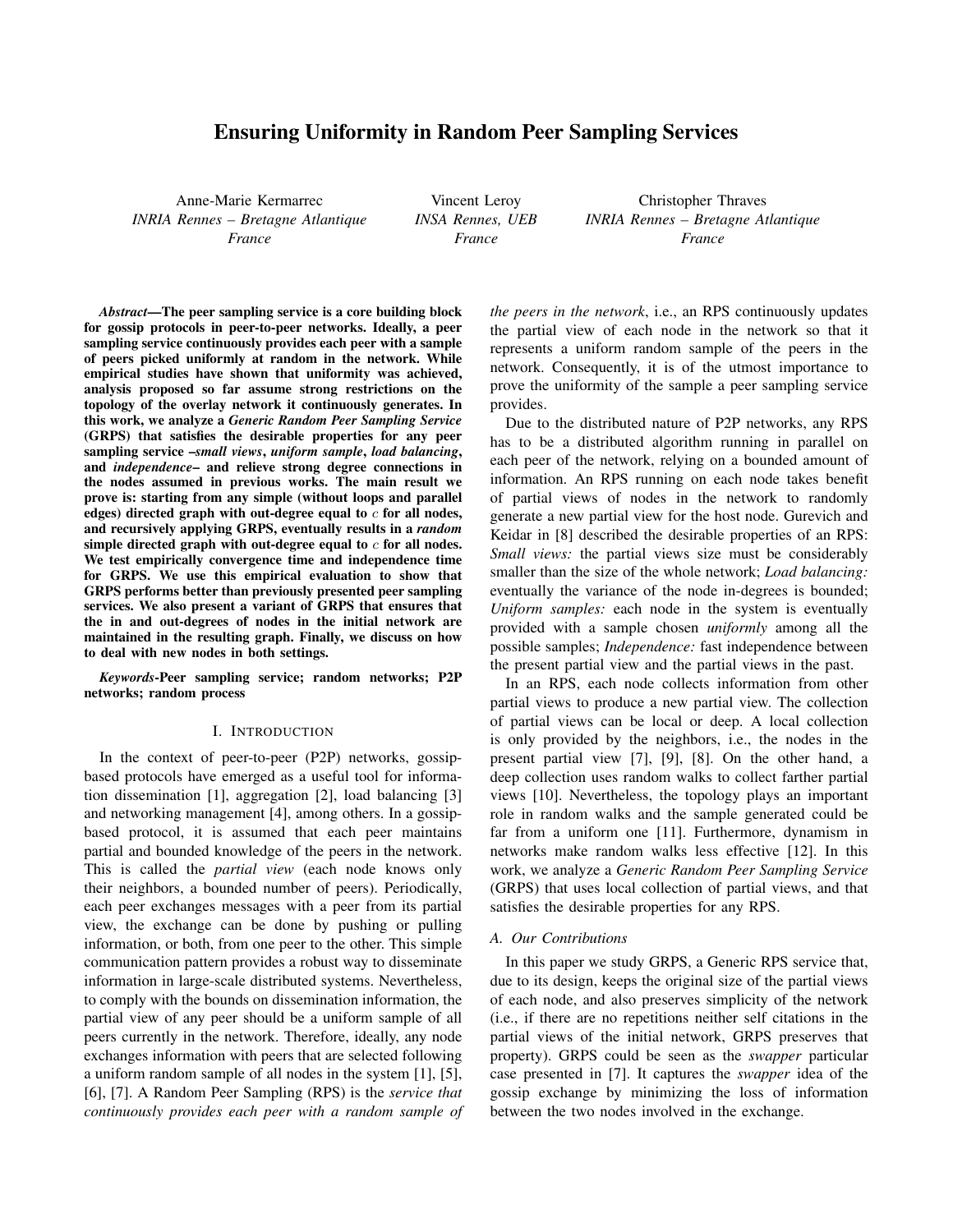First, we prove its atomicity, i.e., even if GRPS is running in parallel among the nodes, and therefore some operations are performed in parallel, its design allows a sequential analysis. Thereafter, we prove that when GRPS is applied recursively in a network, its topology converges asymptotically to a *random* topology.

One of our contributions with respect to previous analysis is the model used in this work, representing P2P networks better. On one hand, Cooper et al. in [13] presented a similar protocol that builds a random regular network. However, its design is for undirected networks, while a P2P network uses directed communications. On the other hand, the RPS introduced in [8] by Gurevich and Keidar connects the indegree and out-degree of each node. For a node  $v$ , its outdegree is the size of its partial view, and its in-degree is the number of nodes containing  $v$  in their partial views. In [8], the out-degree plus two times the in-degree of each node is bounded by three times the size of the partial views, a strong restriction for a P2P network. With GRPS, we extend the reachable topologies for the RPS and leave out dependencies between in- and out-degrees, also a desirable property considering the nature of P2P networks. Moreover, GRPS is designed such that self-loops and parallel links are avoided. That is a crucial point, because usually there is an application running on top of the RPS and using it. If that application requires  $c$  nodes to communicate with, it should be able to have them. A node communicating with itself has little interest in a distributed system, and communicating twice with the same node can be very different from communicating with 2 different nodes.

Secondly, we empirically test the convergence speed of GRPS, and its independence speed (roughly speaking, the time it takes to achieved a network independent from the current one). We show that GRPS converges faster and that has faster independence time than previously presented RPSs, particularly those presented by Mahlmann and Schindelhauer [14], and Gurevich and Keidar [8].

Finally, we present GRPSd, a variant of GRPS that preserves the original in and out-degrees for every node in the initial network. To this end, GRPS is modified such that if  $d_{in}^t(u)$  (resp.  $d_{out}^t(u)$ ) denotes the in-degree (resp. out-degree) of node  $u$  after  $t$  executions of GRPSd, then  $d_{in}^0(u) = d_{in}^t(u)$  and  $d_{out}^0(u) = d_{out}^t(u)$  for all t. This extension is motivated by the fact that some nodes could be more powerful than others and then admit more load, hence a higher in-degree. Therefore, even if the nodes pointing to some node  $u$  are periodically changing, the number of nodes pointing to  $u$  is maintained constant at any time during the execution. Finally, we discuss how new nodes are included into the network.

## *B. Related Work*

Bonnet et al. in [15] study Cyclon, an RPS protocol where each node maintains a partial view with constant size  $c$  and exchanges *l* (parameter of Cyclon) of their elements with another node at each operation. The authors proved that the stationary distribution of the in-degrees follows a normal distribution centered at c and with variance equal to  $c +$  $O(1/n)$ , where *n* is the number of nodes in the network. This work is fundamental for our purpose because this result provides GRPS with load balancing property, since the RPS analyzed in [15] is equivalent to GRPS.

There exists different works with empirical studies of RPSs. In [7], Jelasity et al. presented the RPS as a building block for any gossip-based protocol. They proposed a framework to implement an RPS in a decentralized manner. Using its framework, the authors empirically compare the behavior of several RPSs, demonstrating the uniformity of the partial views experimentally. Yet, this work is not backed up by a theoretical analysis. Bortnikov et al. [9] presented Brahms, a byzantine resilient RPS that provides a uniform sample. However, the resulting sample is not dynamically updated. Brahms ensures an eventual random sample without churn. In case of churn, the whole process has to be restarted. PuppetCast, introduced in [16], is an RPS that supports malicious nodes. Again, the study of PuppetCast remains empirical. Cyclon is an RPS presented in [17] by Voulgaris et al. Cyclon constructs graphs with low diameter, low clustering and highly symmetric node degrees. Also, it is shown that Cyclon is resilient to node failures. Nevertheless, the study of Cylcon also remains empirical.

On the theory side, Mahlmann and Shindelhauer in [18] presented k-Flipper, a graph transformation algorithm that transform regular undirected graphs, preserving regularity and connectivity. The authors use a random version of  $k$ -Flipper in order to create random regular connected undirected graphs. Later, Cooper et al. in [13] introduce a random protocol working on regular graphs that sample from all such graphs almost uniformly at random. They proved polynomial convergence time in the size of the network and  $\log \epsilon^{-1}$ , where  $\epsilon$  is the error of the uniform sample. But those analysis are done for undirected networks, whereas P2P networks are better represented with directed networks due to the directed nature of their communications. A node may be present in the partial view of another node without this condition to be satisfied in the opposite direction.

In the framework of directed networks, Mahlmann and Shindelhauer in [14] presented Pointer-Push&Pull, a local random graph transformation for multi-digraphs with regular out-degree which produces every such graph with equal probability. Nevertheless, Pointer-Push&Pull may produce parallel links and self-loops, while these situations are avoided in GRPS. Furthermore, we empirically show that GRPS produces a random network faster than Pointer-Push&Pull, also we show a better independence time. Finally, Gurevich and Keidar [8] described the desirable properties for any RPS. Moreover, they also proposed an RPS satisfying these properties. Nevertheless, the RPS proposed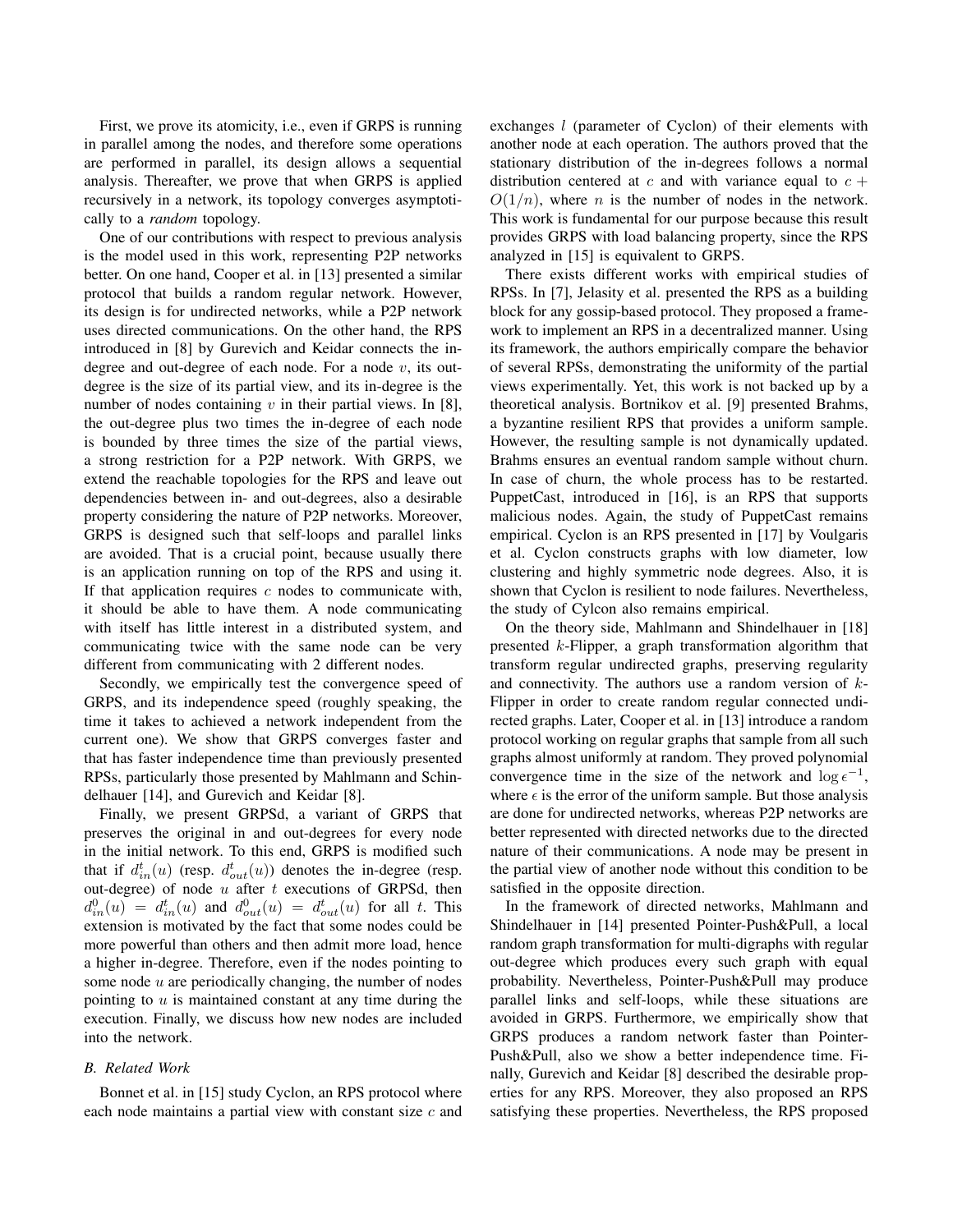in [8] is restricted by the assumption that all the nodes must satisfy a strong relation between their in and out-degree, the sum of the out-degree plus two times the in-degree has to be bounded. This assumption restricts considerably the range of overlay networks that the RPS can build. Contrary to this assumption, in our work we only assume that the out-degree of each node is constant, and there is no relation between in-degrees and out-degrees. Thus GRPS opens widely the range of possible topologies.

### *C. Road Map*

The rest of the paper is organized as follows. In Section II, we describe the model used in the analysis. In Subsection III-A, we present the gossip operation between two peers, the building block for GRPS presented in Subsection III-B. In Section IV, the analysis is described showing small views, load balancing, and uniform samples properties. Subsection IV-B provides an empirical analysis showing fast convergence and independence for GRPS. In Section V, we extend GRPS in order to preserve the initial in and outdegrees of each node. We also discuss how to include nodes arriving to the network. Finally, we give some concluding remarks in Section VI.

# II. MODEL

The main goal of this work is the construction of an unstructured network (an overlay topology for a P2P system). We represent a network as a directed graph denoted by  $\mathcal{G} = (V, E)$ . Let us denote by V the set of peers in the network, and by *n* the size of  $V(|V| = n)$ . We assume that each peer has some local knowledge of the network, i.e., each node knows a subset of nodes in the graph. Let us denote by  $N_u$  the knowledge of node  $u$ , the *partial view* of  $u$ . In this work, we assume that all partial views have the same size, which does not depend on  $n$ . It is denoted by  $c$ ,  $|N_u| = c$  for all node u.

The set of edges  $E$  is defined by the partial views of the nodes. E contains a directed edge  $(u, v)$  if and only if the node v is in the partial view of u, i.e,  $(u, v) \in E \Leftrightarrow v \in$  $N_u$ . We assume that G does not contain loops,  $u \notin N_u$ . Also, we assume that  $G$  does not contain parallel edges<sup>1</sup>,  $\forall v, k \in N_u, v \neq k$ . As explained in the introduction, self loops and duplicated neighbors prevent the application using the RPS to contact  $c$  real different peers. Hence, with these assumptions,  $G$  is a directed graph without loops, without parallel edges, and with constant out-degree equal to c.

We assume that the partial views contain sufficient information to start a communication process with each of the nodes on it, i.e., IP address, identifier, etc. Hence, a node is able to initiate a communication process with each of their neighbors. Also, a node can continue a communication process with all the nodes from which it has received a message.

We assume that the time is divided in synchronous steps. On the other hand, we do not consider arbitrary behaviors. All peers answer all queries they receive, and the answer is true. We also assume that there are no failures in the communication process; all the sent messages will be received by its addressee at the same time-step the message is sent. The last assumption is only for analysis purposes because RPS are known to cope with messages losses.

# III. GENERIC RANDOM PEER SAMPLING SERVICE

GRPS uses as building block a gossip operation that randomly exchanges information between two nodes in the network. We first present the gossip operation, called *random exchange*, and describe their properties. Then, constructively, we introduce GRPS. For the presentation of the random exchange and GRPS, we define two functions. The function *request*( $N$ ) is the function used to request information  $N$ , i.e., if node p sends *request*(N) to node r, then r answers by sending N to p. The function  $choose(l, N)$  is the function that chooses uniformly at random  $l$  different elements over set N, by abuse of notation we use  $\{choose(l, N)\}$  to denote the set of chosen elements. Therefore, the active thread on GRPS uses  $choose(l, N)$  function for the peer selection and data processing, and random exchange function for data exchange. The precise description is presented in the following subsection.

#### *A. Random Exchange*

We call *random exchange* the interaction between two nodes in the network described in Algorithms 1 (active thread) and 2 (passive thread). The goal of the random exchange, as its name says, is to randomly exchange information between the two participants.

| Algorithm 1 Random Exchange Petitioner p: Active Thread |  |  |  |  |
|---------------------------------------------------------|--|--|--|--|
|                                                         |  |  |  |  |

- 1: Set  $N := \{\emptyset\}$  and  $M := \{\emptyset\};$
- 2: Send *request*( $N_r$ ) to the *replier r*;
- 3: Wait for the answer during  $t$  time-steps;
- 4: if The *replier* answer within the t time-steps then
- 5: if  $p \in N_r$  then

6: Set 
$$
N_r := N_r - \{p\};
$$

- 7: end if
- 8: Set  $N := N_p \cup N_r$ ;
- 9: Set  $M := \{choose(c, N)\};$
- 10: Send back to the *replier* M and  $N\backslash M$ ;
- 11: UPDATE  $N_p := M$ , the new partial view of p;
- 12: **else**  $\{r \text{ has not answered after } t \text{ time-steps are elapsed}\}\$
- 13: Abort the *random exchange*;
- 14: end if

A random exchange involves two nodes: the *petitioner* and the *replier*. The petitioner is the node initializing the

<sup>&</sup>lt;sup>1</sup>In this work, we refer two edges as parallel if they are the same edge, with the same tail and head. We do not consider two edges as parallel if they are in opposite directions.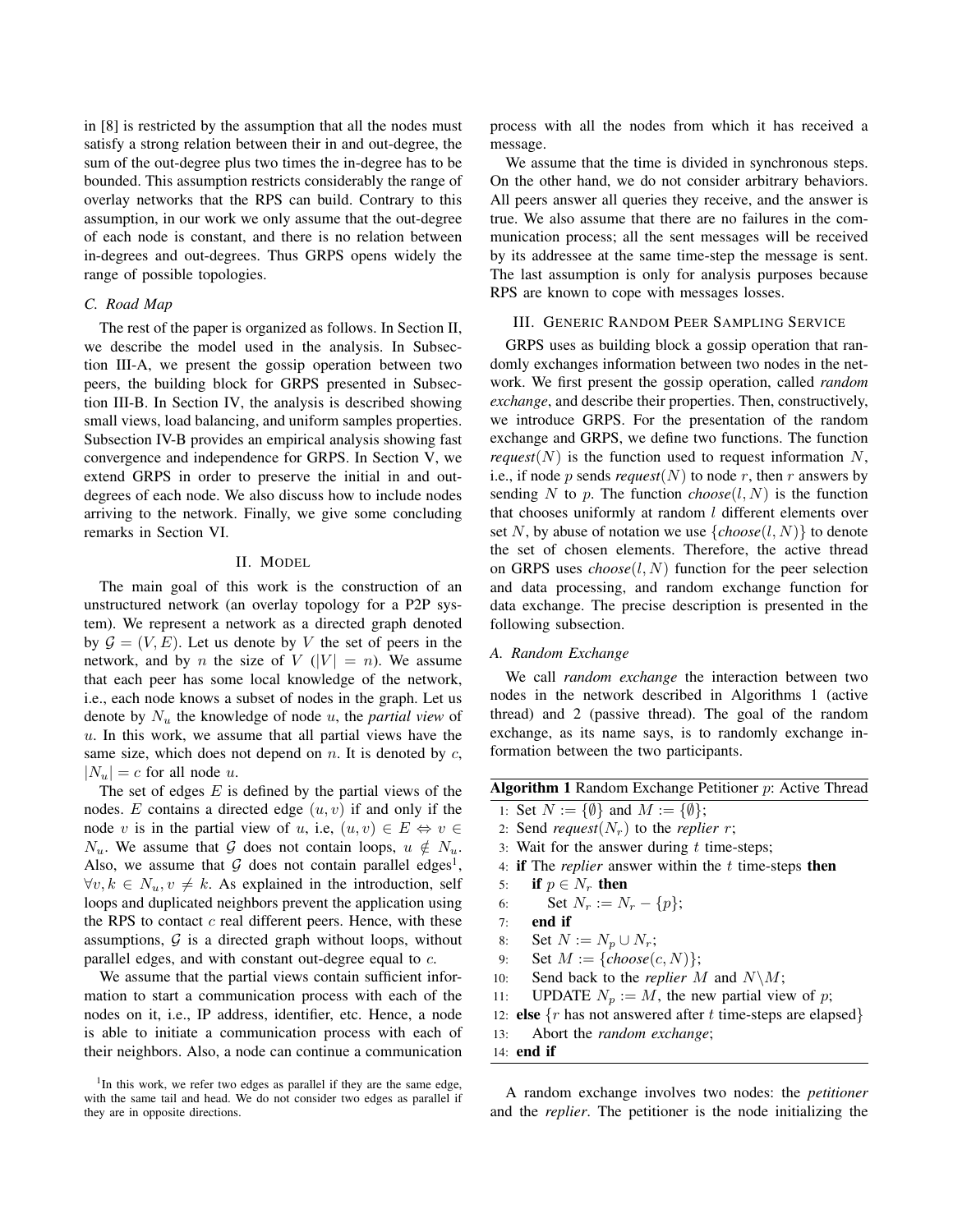Algorithm 2 Random Exchange Replier r: Passive Thread

1: If performing, finish the previous *random exchange*;

- 2: Set  $K := \{\emptyset\};$
- 3: Send  $N_r$  to the *petitioner*, wait for the answer;
- 4: if  $r \in N \backslash M$  then
- 5: Set  $N\backslash M := N\backslash M \{r\} \cup \{p\};$
- 6: end if
- 7: Set  $K := \{choose(c |N \setminus M|, M \{r\})\};$
- 8: UPDATE  $N_r := N\setminus M \cup K$ , the new partial view of r;

exchange and running the active thread. The replier answers the requests of the petitioner by running the passive thread. This is done periodically. The petitioner  $p$  starts the exchange by sending a request to the replier  $r$  asking for its partial view  $N_r$ , p uses function *request*( $N_r$ ) to do this (line 2 of Algorithm 1). Due to the model,  $p$  can start a random exchange only with one of the nodes in its partial view. Hence, we assume that r is in  $N_p$ . The replier r is chosen uniformly at random by p using the function  $choose(1, N_p)$ . Since r has received *request*( $N_r$ ), it can and shall answer. Once r answers the request sending its partial view  $N_r$  (line 3 of Algorithm 2), p checks if its own name is in  $N_r$ . In that case,  $p$  deletes its name in order to avoid creating a loop (lines 5 - 7 of Algorithm 1). Then, p computes the union as a set function of  $N_r$  and its own partial view, i.e.,  $N = N_p \cup N_r$  is computed without repetitions (line 8 of Algorithm 1). Among them,  $p$  chooses uniformly at random c different elements using the function  $choose(c, N)$ , to compose its new partial view (line 9 of Algorithm 1). Finally,  $p$  sends to  $r$  its new partial view and the list of nodes that were not included on it (line 10 of Algorithm 1).

On the other hand,  $r$  also updates its partial view. In order to minimize the loss of information (swapper mode),  $r$  must keep on its partial view the elements that were not included in  $p$ 's partial view. Therefore, it takes the nodes that were not kept by  $p$  as part of its new partial view, and also  $r$ completes its partial view up to  $c$  elements by choosing uniformly at random the rest of the nodes among the set M (line 7 of Algorithm 2). If  $p$  does not keep  $r$  in its partial view, then r is forced to keep  $p$  in its own (lines 4 and 5 of Algorithm 2). Furthermore, if  $p$  keeps  $r$  in its partial view, then  $r$  avoids creating a loop (line 7 of Algorithm 2). The algorithms for the petitioner and the replier are precisely described in Algorithms 1 and 2, respectively.

Notice that, using GRPS, the size of a new partial view is equal to c. In line 7 of Algorithm 2, r chooses  $c - |N \setminus M|$ elements to complete its new partial view, plus the  $|N\setminus M|$ elements it must keep as neighbors. Consequently, the size of its new  $N_r$  is equal to c. Also, by line 9 in Algorithm 1 p chooses c elements for its new  $N_p$ . Other observations about GRPS follows.

*Remark 3.1:* There are no repeated nodes in a new partial

view, i.e., the new network topology does not contain parallel links.

The fact that GRPS does no produces repeated nodes in new partial views comes from the definition of the function  $choose(l, N)$ , and from Algorithms 1 and 2. Because  $choose(l, N)$  chooses different elements, and the algorithms use set union, hence there are no duplicated elements neither in N nor in M, which is equal to the new partial view of  $p$ . Moreover, the new  $N_r$  is created by the union of  $N\setminus M$  with a subset of  $M$ , therefore,  $N_r$  does not contain duplicated elements.

*Remark 3.2:* There are no self citations in a new partial view, i.e., the new network topology does not contain selfloops.

This follows from lines 5 to 7 in Algorithm 1 and line 7 in Algorithm 2. In both cases,  $p$  and  $r$  delete themselves, if required, to avoid creating self-loops.

*Remark 3.3:* Nodes p and r are connected in the new network topology.

Remark 3.3 follows from lines 4 and 5 of Algorithm 2. The condition of the if in line 4 asks if  $p$  has  $r$  in its new partial view. If it does not contain  $r$ , then  $r$  must include  $p$  in its new partial view (line 5 of Algorithm 2).

*Remark 3.4:* The union of the new  $N_p$  and new  $N_r$  is equal to the union of the original  $N_p$  and  $N_r$ , except, maybe, for  $p$  and  $r$ .

Remark 3.4 follows from the construction of  $N$  in line 8 of Algorithm 1. At that point,  $p$  computes the union of the original  $N_p$  and  $N_r$ . Then, in the rest of the random exchange, the new  $N_p$  and new  $N_r$  are build such that their union is equal to  $N$  (lines 8 to 11 in Algorithm 1 and lines 7 and 8 in Algorithm 2). Now, we state the first lemma.

*Lemma 3.5:* Let G be a simple *connected* directed graph with constant out-degree equal to  $c$ . If  $\mathcal{G}'$  is a directed graph obtained by executing one random exchange in two nodes of G. Then, G ′ is a simple *connected* directed graph with constant out-degree equal to c.

*Proof:* Part of the lemma comes from the previous remarks, hence we only have to prove the connectivity of  $\mathcal{G}'$ . Let u and v be two nodes in  $V(\mathcal{G}) = V(\mathcal{G}')$ . Since we assume that  $G$  is connected, there exists a path (not necessarily directed) connecting  $v$  with  $u$ . Then, we prove that there is a path connecting  $v$  and  $u$  in  $\mathcal{G}'$ . Let us denote by  $P_{vu}$  the shortest path connecting v with u. Figure 1 illustrates the notation of the proof.



Figure 1. Example of the structures described in proof of Lemma 3.5.

Since a random exchange between  $p$  and  $r$  only modifies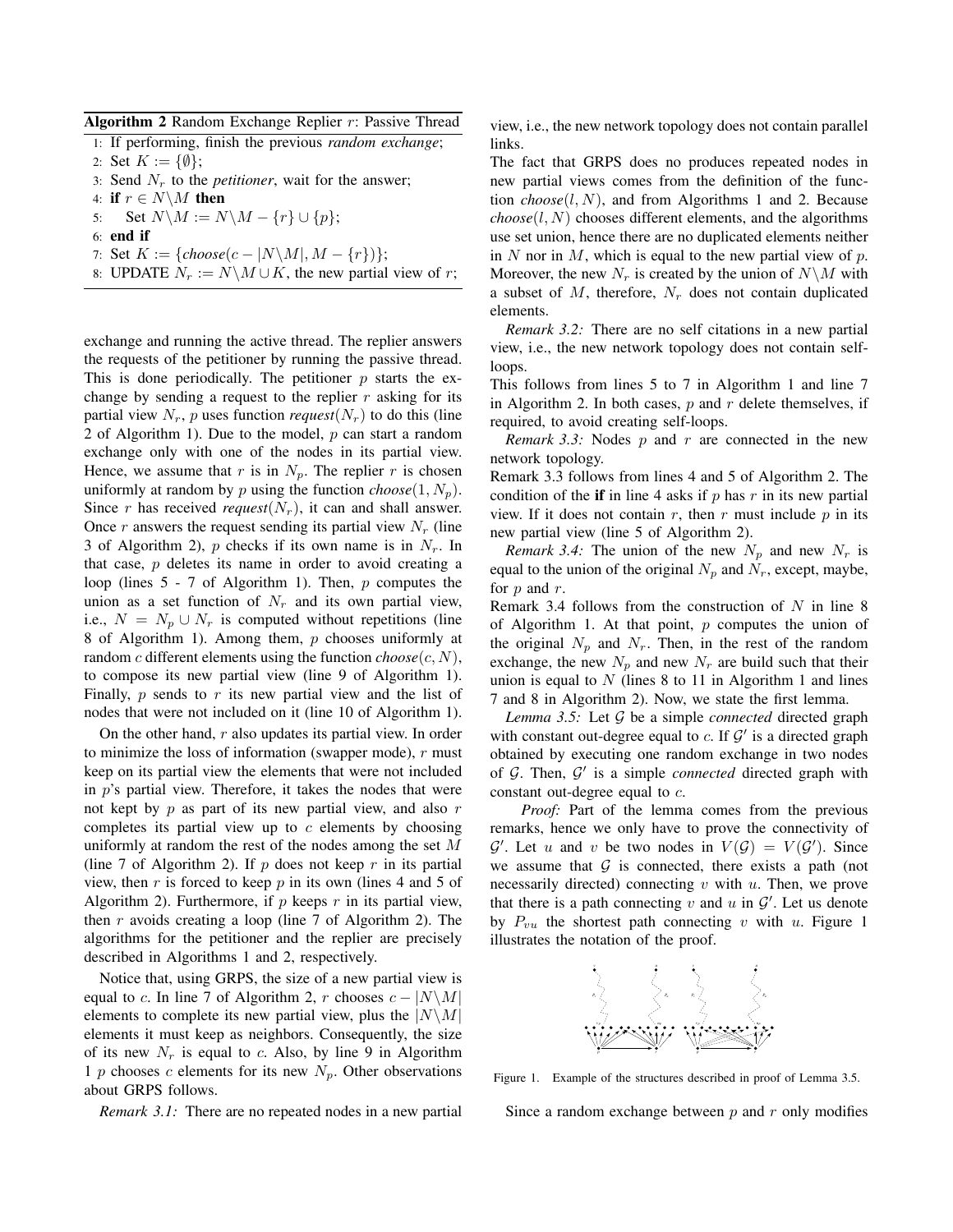the partial views of  $p$  and  $r$ , then, in the case that neither p nor r are contained in  $P_{vu}$ , the whole  $P_{vu}$  also exists in  $\mathcal{G}'$ . Hence, we assume that p and/or r are contained in  $P_{vu}$ . Furthermore, if both p and r are contained in  $P_{vu}$ , then one is followed by the other in  $P_{vu}$ . Therefore, without loss of generality,  $P_{vu}$  can be described as  $v, e_1, p_1, e_2, p_2 \ldots v_P, e_l, p, (p, r), r, f_1, u_P, f_2, f_2, \ldots, u$ , where  $e_i$  and  $f_i$  are links in E, and  $p_i$  and  $r_i$  are nodes in V. Let us split  $P_{vu}$  in three parts. The first part is  $P_v =$  $v, e_1, p_1, e_2, p_2 \dots p_l$ , the part between v and the neighbor of p denoted by  $v_P$ . The second part is  $P_u = u_P, f_2, f_2, \ldots, u$ the part between the neighbor of  $r$  denoted by  $u_P$  and  $u$ . And lastly,  $P_{pr} = v_P, e_l, p, (p, r), r, f_1, u_P$  the part that contains  $p$  and  $r$ .

Note that  $P_u$  and  $P_v$  are contained in  $\mathcal{G}'$ , since they are not incident neither with  $p$  nor with  $r$ . Also, note that due to remark 3.3 and 3.4, there exists a path between  $v_P$  and  $u_P$ in  $\mathcal{G}'$ . Therefore, the union of  $P_u$ ,  $P_v$  and the path between  $u_P$  and  $v_P$  is a path connecting u with v in  $\mathcal{G}'$ .

Another characteristic of the random exchange is the fact that once the random exchange has been executed, and then  $G$  has been transformed to  $G'$ , it is possible to re obtain  $G$  by applying another random exchange to  $\mathcal{G}'$ . This is important for the posterior analysis and to prove our main result about GRPS. This property is better explained and proved in the following lemma.

Lemma 3.6: Let  $\mathcal{G}'$  be a network obtained by applying a random exchange to G. Let us denote by  $P(\mathcal{G}|\mathcal{G}')$  the probability to obtain again  $\mathcal G$  by applying a random exchange to  $G'$  on the same nodes. Then, this probability is strictly greater than zero,

 $P(\mathcal{G}|\mathcal{G}') > 0.$ 

*Proof:* From Remark 3.3 (either  $(p, r) \in \mathcal{G}'$ , or  $(r, p) \in \mathcal{G}'$  $\mathcal{G}'$ , or both  $(p, r)$  and  $(r, p)$  are in  $\mathcal{G}'$  it is possible to execute a random exchange in  $\mathcal{G}'$  with the same nodes p and r that executed the random exchange in  $G$  producing  $G'$ . Note that, this new random exchange may be executed either with  $p$  as the petitioner and r as the replier, when  $(p, r) \in \mathcal{G}'$ , or with r as the petitioner and p as the replier, when  $(r, p) \in \mathcal{G}'$ . In both cases, since the union of the partial views of  $p$  and  $r$ in  $\mathcal{G}'$  is equal to the union of the partial views of p and r in G (remark 3.4), the probability to re obtain the original  $N_p$ and  $N_r$  is strictly greater than zero. Hence, the probability to re obtain  $G$  form  $G'$  by executing a random exchange in the same nodes is strictly greater than zero,  $P(\mathcal{G}|\mathcal{G}') > 0$ .

At that point, we would like to explain the reason why Algorithm 1 uses a timer, and also why it is split in two parts, when the replier answers and when it does not. The random exchange is executed in parallel by several peers in the network. In order to keep an order among the parallel random exchanges, none of the peers can be involved in more than one random exchange at the same time. Thus, the replier does not answer any random exchange until it has finished the random exchange it is executing, if this is the case (line 1 Algorithm 2). Therefore, a chain of peers may be waiting for an answer to be produced. That could lead to a deadlock. The timer is introduced precisely to break such situations by deciding abort a random exchange. This situation is better explained in Subsection III-B, and also in the main algorithm GRPS.

# *B. The GRPS Algorithm*

In this subsection, we present GRPS, the random peer sampling service based on the random exchange explained in the precedent subsection. First, we will denote by *random.exchange*(r) the function that executes a random exchange described in Subsection III-A with node  $r$ , where the executing node plays the role of the petitioner (Algorithm 1) and  $r$  plays the role of the replier (Algorithm 2). GRPS is precisely described in Algorithm 3.

| <b>Algorithm 3 GRPS Algorithm</b>                                  |  |
|--------------------------------------------------------------------|--|
| 1: Decide with probability q to be a <i>petitioner</i> node;       |  |
| 2: <b>if</b> $p$ has decided to be a <i>petitioner</i> then        |  |
| 3: Set $r := \{choose(1, N_p)\};$                                  |  |
| 4: Execute $random. exchange(r)$ ;                                 |  |
| 5: Pass to the next round;                                         |  |
| 6: <b>else</b> $\{p \text{ has not decided to be a petitioner}\}\$ |  |
| 7: Pass to the next round;                                         |  |
| $8:$ end if                                                        |  |

In GRPS, each node periodically executes Algorithm 3. The algorithm starts by deciding randomly if the node starts a random exchange with one of their neighbors (line 1 of Algorithm 3). If the node decides to execute a random exchange, then it chooses one of the nodes in its partial view uniformly at random. The chosen neighbor is the replier of the random exchange (lines 3 and 4 of Algorithm 3). If the node decides not to execute a random exchange, it passes to the next round.

To start the analysis of GRPS, we would like to show that, although this is a parallel process, it allows a sequential representation, and hence can be analyzed as a sequential process. To do that, we first define a random exchange as *real* if and only if the exchange has taken place, i.e., the petitioner and the replier have updated their partial views. On the other hand, every set of real random exchanges  $\mathcal{RE}$ is associated with an implicit order, the order in which the real random exchanges in  $\mathcal{RE}$  are executed. We say that  $\mathcal{RE}$ admits a *sequential order* if and only if there exists a total order of  $R\mathcal{E}$ , i.e., a bijection between the set  $R\mathcal{E}$  and the set  $\{1, 2, 3, \ldots, \mathcal{R}\mathcal{E}\}\$ , such that the resulting network after executing  $\mathcal{RE}$  on its implicit order (not necessarily total) is equal to the network obtained after executing  $R\mathcal{E}$  following the total order induced by the bijection. Therefore, we state the following lemma.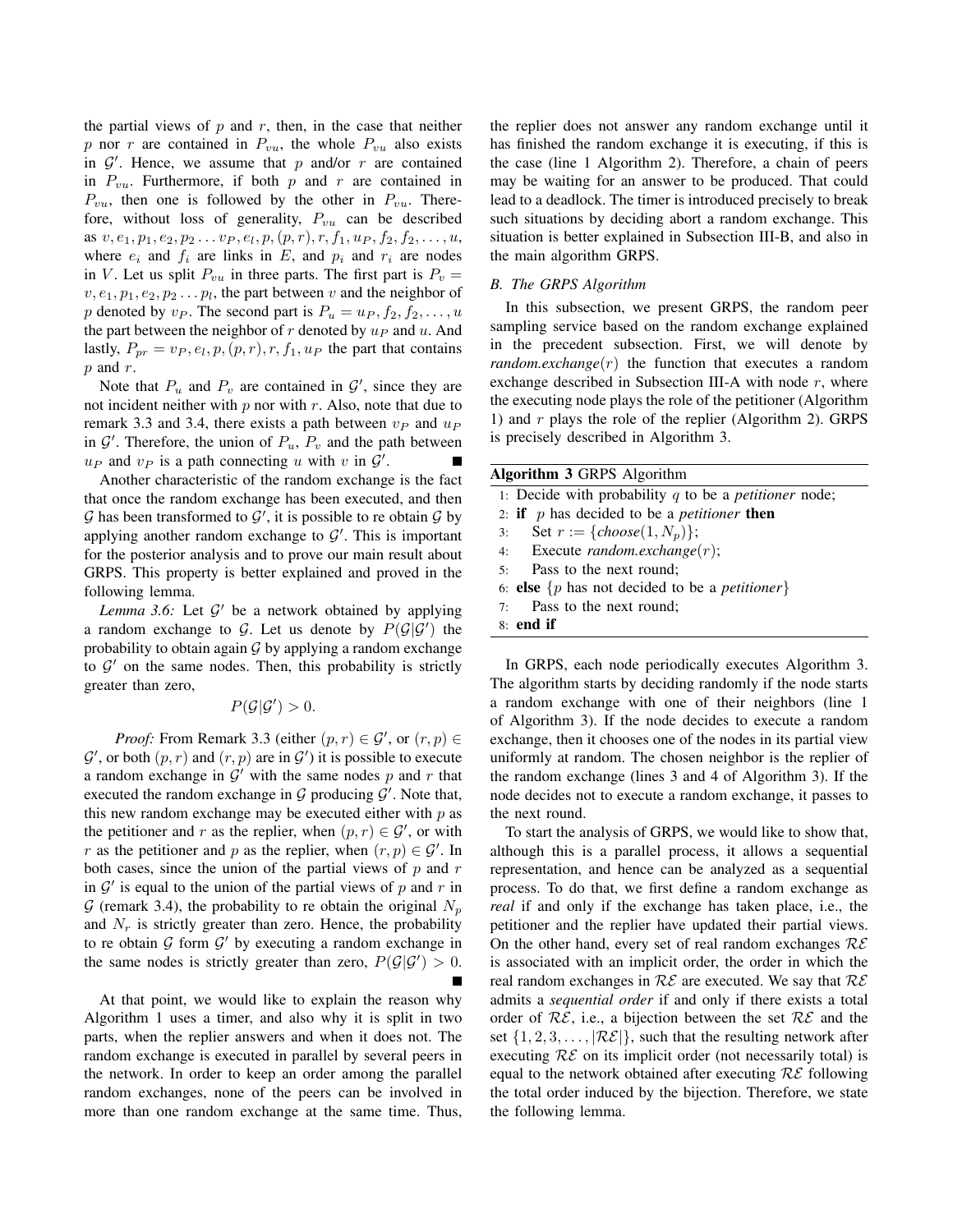*Lemma 3.7:* Let  $G$  be a network executing GRPS, i.e., each peer in  $G$  is constantly executing Algorithm 3. Let  $R\mathcal{E}(t)$  be the set of all the *real* random exchanges executed until time-step t. Then, for all time-step t,  $\mathcal{RE}(t)$  admits a *sequential order*.

*Proof:* The proof is by induction over t. The base of the induction is to give a total order on  $\mathcal{RE}(1)$ , the set of random exchanges executed in the first time-step.  $\mathcal{RE}(1)$  is a set of parallel random exchanges, i.e., all of them are executed at the same time. Due to the characteristics of GRPS, none of the nodes can execute random exchanges at the same time. Therefore, none of the random exchanges in  $\mathcal{RE}(1)$  can share common nodes. Consequently, any sequential order in  $RE(1)$  shall produce the same network than the network produced when all of them are executed in parallel.

Now, we assume that  $\mathcal{RE}(t-1)$  admits a sequential order. Since, all the random exchanges in  $\mathcal{RE}(t)/\mathcal{RE}(t-1)$  are executed at the same time, none of them share a node, again due to the nature of the algorithm. Hence, starting from the network at time-step  $t - 1$ , any sequential order in  $\mathcal{RE}(t)/\mathcal{RE}(t-1)$  produces the same network than the network produced by all of them executed in parallel. Therefore, the lemma is proved.

*Corollary 3.8:* It follows from Lemma 3.7 that GRPS can be analyzed as if it has been executed sequentially.

#### IV. SATISFYING THE DESIRABLE PROPERTIES

In this section, we present the analysis proving that GRPS satisfies the desirable properties. We start with *small views* and *load balancing* properties.

*Small views:* From the design of GRPS, it follows that the size of the partial views of every node is a parameter of the system denoted by  $c$ , and it keeps constant during any execution of GRPS. It can be set at the beginning as a value that depends or not on the total size of the network  $n$ . Hence, it follows that GRPS satisfies the desirable property of small partial views. Furthermore, since it is proved that GRPS keeps connectivity of the network all over an execution without matter the size of  $c$ , therefore GRPS does not require large views to provide probabilistic guarantees about connectivity.

*Load balancing:* In order to ensure the load balancing property for GRPS, we rely on a previous work. As mentioned in Subsection I-B, Bonnet et al. in [15] studied Cyclon in-degrees distribution, i.e., they studied the indegrees distribution in a network produced after Cyclon is executed and has reached a steady state. GRPS is a special case of Cyclon, hence we can use their results. The authors of I-B characterize such a distribution as a normal distribution centered in the out-degree of the nodes, c. They proved that the variance of the distribution is  $c + O(1/n)$ . Therefore, GRPS also satisfies the second desirable property, load balancing.

## *A. The Markov Process and Consequences*

GRPS can be seen as a Markov process. Then, let us denote by  $\mathcal{M} = (\mathcal{V}, \mathcal{E})$  the directed graph of the Markov chain produced by GRPS. The set of nodes  $V$  is the set of all the simple directed graphs with constant out-degree equal to c. There exists a directed edge going from  $G$  to  $G'$ if there exists a random exchange that transforms  $G$  in  $G'$ , i.e.,  $\mathcal{E} = \{(\mathcal{G}, \mathcal{G}') : P(\mathcal{G}|\mathcal{G}') > 0\}$ , where  $P(\mathcal{G}|\mathcal{G}')$  denotes the probability to produce  $G'$  from  $G$  through a random exchange. By Lemma 3.6, we have that for every edge in  $\mathcal E$ also the inverse edge is in  $\mathcal{E}$ , i.e.,  $(\mathcal{G}, \mathcal{G}') \in \mathcal{E} \Leftrightarrow (\mathcal{G}', \mathcal{G}) \in \mathcal{E}$ .

*Remark 4.1:* The probability to obtain  $\mathcal{G}'$  from  $\mathcal{G}$  by a random exchange is the same than the probability to obtain G from G' by a random exchange,  $P(\mathcal{G}|\mathcal{G}') = P(\mathcal{G}'|\mathcal{G})$ .

To understand the previous remark, it is necessary to go back to Remark 3.4 and to Algorithms 1 and 2. From Remark 3.4, if  $\mathcal{G}'$  is obtained from  $\mathcal G$  by a random exchange between p and r, then the union of  $N_p$  and  $N_r$  in  $\mathcal G$  and  $\mathcal G'$  are equal. Since the random exchange chooses the new partial views uniformly at random over the union of the two involved partial views, then  $P(\mathcal{G}|\mathcal{G}') = P(\mathcal{G}'|\mathcal{G})$ .

Due to the fact that  $(\mathcal{G}, \mathcal{G}') \in \mathcal{E} \Leftrightarrow (\mathcal{G}', \mathcal{G}) \in \mathcal{E}$ , and the fact that  $P(\mathcal{G}|\mathcal{G}') = P(\mathcal{G}'|\mathcal{G})$ , we can consider M as an undirected Markov chain graph. Also, from design of the random exchange, for every  $\mathcal{G} \in \mathcal{V}$  the probability to go from G to the same node G is greater than zero,  $P(\mathcal{G}|\mathcal{G}) > 0$ . Therefore, the Markov chain  $M$  is aperiodic. On the other hand, since the sum of all the probabilities to go from  $G$  to  $\sum_{\mathcal{G}' \in \mathcal{V}} P(\mathcal{G}|\mathcal{G}') = 1$ . Therefore, the Markov chain M is a different network is equal to 1 for every network  $\mathcal{G} \in \mathcal{V}$ , regular, let us say  $1/q$ -regular for some  $q^2$ . Therefore, the graph  $M$  of the Markov chain produced by GRPS is a  $1/q$ regular multigraph, where for all  $P(\mathcal{G}|\mathcal{G}') = c(\mathcal{G}|\mathcal{G})\dot{q} >$ 0 there are  $c(G|\mathcal{G})$  edges going from  $\mathcal G$  to  $\mathcal G'$ , each edge represents a fraction  $q$  of its respective probability.

Four basic operations are determined by the random exchange. These four operations allow to construct any network, regardless of the initial network, by using repeatedly random exchange function i.e., these four operations allow us to prove that  $M$  is connected. Figure 2 makes a graphical representation of the four operations.

*Operation 1:* Exchange of tails between two neighbors. Operation 1 is described as follows: if  $(a, v)$ ,  $(a, b)$ , and  $(b, u)$  are three links connecting nodes  $a, b$  and  $u$ , then, after apply Operation 1, the new links are  $(a, u)$ ,  $(a, b)$ , and  $(b, v)$ . Operation 1 is obtained by the following random exchange. Node  $a$  plays the role of the petitioner, node  $b$  of the replier. Node a chooses its new partial view  $N_a$  equal to its present partial view but exchanging  $v$  with  $u$ . After that, the partial view of node  $b$  is equal to the present partial

<sup>&</sup>lt;sup>2</sup>Since, the probabilities are values in  $\mathbb Q$  (the set of rational numbers), then  $q$  can be defined as the maximum common divisor among all the probabilities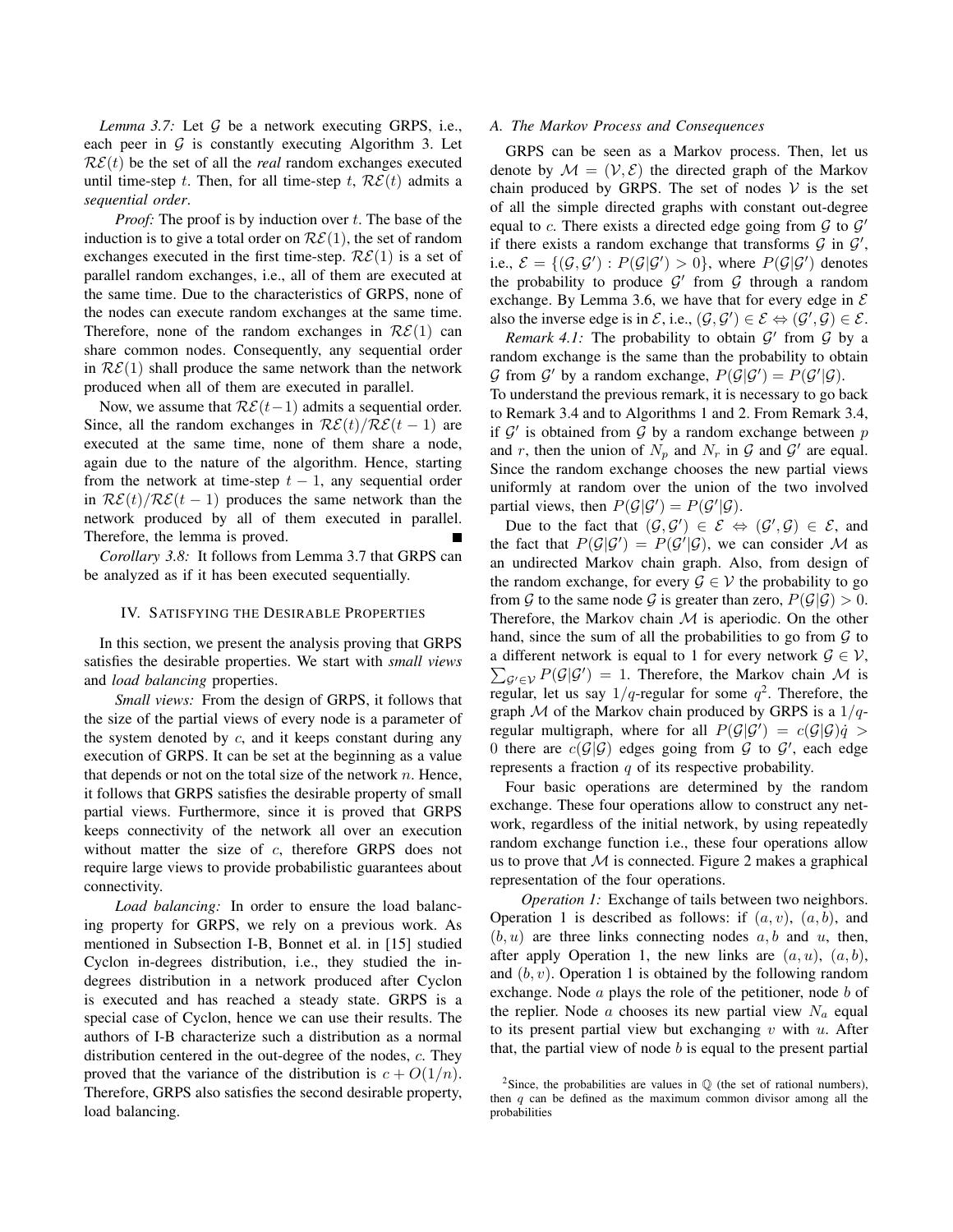

Figure 2. Four basic operations to change the in-degrees distribution.

view but exchanging  $u$  with  $v$ .

*Operation 2:* An extension of Operation 1. In that case, the exchange of tails takes place between two nodes connected by a path. Operation 2 is described as follows: let  $a$  and  $b$  be two nodes connected by the path  $P$  (not necessarily a directed path). Also, let  $(a, v)$  and  $(b, u)$  be two links in the network. Then, after applying Operation 2, links  $(a, v)$  and  $(b, u)$  are changed by links  $(a, u)$  and  $(b, v)$ . Operation 2 is obtained by applying Operation 1 along the path P connecting a and b. Let  $p_1, p_2, \ldots, p_l$  be the nodes in P from  $a$  to  $b$ . Assuming that  $c$  is greater than 3, for each node  $p_i$  there exists a pivot edge  $(p_i, v_i)$ . Then, applying Operation 1 first between a and  $p_1$ , then between  $p_1$  and  $p_2$ , and so on until b, the link  $(a, v)$  is changed by link  $(b, v)$ . After that, repeating the procedure going back from b to a, link  $(b, u)$  is changed by  $(a, u)$ , and the rest of the links return to their original positions.

*Operation 3:* Change the head of a link. Operation 3 is described as follows: if  $(a, b)$ ,  $(a, c)$ ,  $(a, d)$ , and  $(d, b)$  are four links in the network. Then, after applying Operation 3, the new links are  $(a, b)$ ,  $(a, c)$ ,  $(a, d)$ , and  $(d, c)$ . Operation 3 is obtained by applying a random exchange between nodes  $a$ and  $d$ . Node  $a$  acts as the petitioner and node  $b$  as the replier. Node  $a$  chooses the same partial view. Node  $d$  updates its partial view by exchanging nodes  $b$  with  $c$ . Note that, this operation is also valid if nodes  $a$  and  $d$  are connected by a link going from  $d$  to  $a$ , in that case the petitioner is  $d$ and the replier is a, but both nodes choose their new partial views as described before.

*Operation 4:* An extension of Operation 3. Operation 4 is described as follows: nodes  $a$  and  $b$  are connected by a path (not necessarily directed), and  $c$  is the first node in the path that connects  $a$  with  $b$  going from  $b$  to  $a$ . Links  $(b, v)$ ,  $(b, u)$ , and  $(a, v)$  are in the network. Then, after applying Operation 4, the new links are  $(b, v)$ ,  $(b, u)$ , and  $(a, u)$ , moreover the path connecting a and b is not affected. Operation 4 is obtained by applying the first part of Operation 2 between nodes  $a$  and  $c$ . It creates a situation in which Operation 3 is applied for nodes  $b$  and  $c$ . Finally, the second part of Operation 2 gives back the tail of edge (at this moment)  $(c, u)$  to node a. Also, the way back of Operation 2, gives back to the original positions the pivot links used in the first part.

*Lemma 4.2:* The  $1/q$ -regular undirected multigraph M of the Markov chain produced by GRPS is *connected*.

*Proof:* To prove that M is connected, it is required to show that, for every  $G$  and  $G'$  in  $\mathcal{E}$ , there is a path in  $\mathcal{M}$ connecting  $G$  with  $G'$ . To do so, first notice that operations 3 and 4 allow us to modify the in-degree distribution of a network. Since for all pair of nodes in  $V$  there exists a path connecting them, with Operations 3 and 4 it's possible to move head of links from nodes overloaded with head of links to nodes lacking of heads of links. Due to the conservation of links, if there are nodes lacking of heads, then also there are overloaded nodes. Therefore, by using Operations 3 and 4, it is possible to change  $G$  by an intermediate network  $\mathcal{G}''$  with the same in-degree distribution that  $\mathcal{G}'$ , i.e., the indegree of u in  $\mathcal{G}''$  is equal to the in degree of u in  $\mathcal{G}'$ , and that is true for all  $u$  in  $V$ .

Secondly, notice that Operations 1 and 2 allow us to exchange tails of links. Thereafter, when the right in-degree distribution is obtained, by using Operation 1 and 2, the tails of links can be moved to the right nodes. Let us say that node u receives a wrong link, i.e.,  $u \in N_v$  in  $\mathcal{G}''$  for some v, but  $u \notin N_v$  in  $\mathcal{G}'$  for the same v. Since the in-degree of u in  $\mathcal{G}''$  is equal to the in degree of u in  $\mathcal{G}'$ , then there exists node r such that  $u \notin N_r$  in  $\mathcal{G}''$ , but  $u \in N_r$  in  $\mathcal{G}'$ . Furthermore, since every out degree in  $\mathcal{G}'$  and  $\mathcal{G}''$  is equal to  $c$  (particularly  $r$ 's out-degree), then  $r$  is pointing a wrong node, i.e., there exists  $p \in N_r$  in  $\mathcal{G}''$ , but  $p \notin N_r$  in  $\mathcal{G}'$ . Now, since  $\mathcal{G}''$  is connected, then the tail of  $(v, u)$  can be exchanged with the tail of  $(r, p)$  by using operations 1 or 2, therefore create  $(r, u)$  and  $(v, p)$ . Consequently, the number of wrong edges is decreased by one. Applying repeatedly that exchanges  $G'$  is obtained from  $G''$ . Hence, there exists a path in  $M$  connecting  $G$  to  $G'$ .

Now, using the properties of the Markov chain graph M obtained by GRPS, it is possible to state the following Theorem.

*Corollary 4.3:* The stationary distribution of the Markov chain process defined by the normalized adjacency matrix of  $M$  is the uniform distribution;

$$
u = (1/|\mathcal{V}|, 1/|\mathcal{V}|, 1/|\mathcal{V}|, \ldots, 1/|\mathcal{V}|).
$$

In other words, If we denote by  $\pi_t(\mathcal{G}|\mathcal{G}')$  the probability to obtain a simple directed network  $\mathcal{G}'$  at time t, when the initial simple directed network is  $G$ , then:

$$
\pi_t(\mathcal{G}|\mathcal{G}') \stackrel{t \to \infty}{\longrightarrow} \frac{1}{|\mathcal{V}|} \quad \forall \mathcal{G} \quad \text{and} \quad \forall \mathcal{G}' \quad \in \mathcal{V}.
$$

The corollary comes directly from well know results about Markov chains. For the interested readers, we recommend the book Probability and Computing by M. Mitzenmacher and E. Upfal [19]. The corollary tells us, in terms of a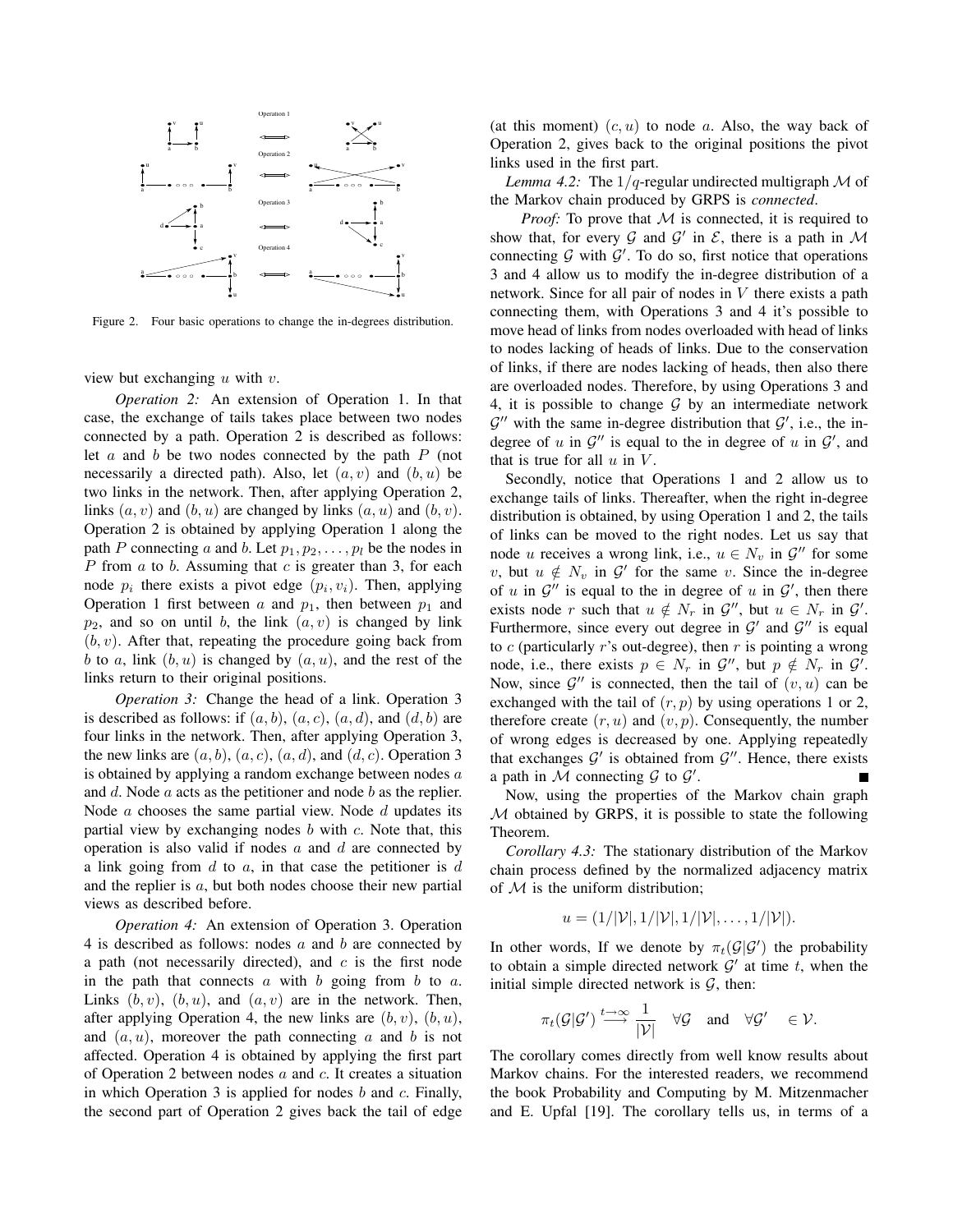random walk in  $M$ , that regardless of where the random walk has started, after a certain number of steps, it has the same probability to be in any node.

*Uniform sample:* Uniform sample for GRPS is stated in the following theorem.

*Theorem 4.4:* Let  $\mathcal{G} = (V, E)$  be a network obtained by repeating sufficiently many times GRPS. Let us denote by  $P(u, v)$  the probability of the event  $(u, v) \in E$ , the link  $(u, v)$  is in network G. Then, all the directed links rooted in  $u$  have the same probability to be in the network, i.e.,

$$
P(u, v) = P(u, r)
$$
  $\forall v$  and  $\forall r \in V$ .

*Proof:* The proof starts by computing the probability for a link to be in the network  $G$ . By symmetry, the number of networks with a link  $(u, v)$  is the same that the number of networks with a link  $(u, r)$ , and that is for every node r. In other words, if we denote by  $\mathcal{E}(u, v)$  the set of all the networks containing link  $(u, v)$ , then  $|\mathcal{E}(u, v)| = |\mathcal{E}(u, r)|$ for all nodes  $v$  and  $r$  in  $V$ . To show this claim, we construct a bijection between  $\mathcal{E}(u, v)$  and  $\mathcal{E}(u, r)$ . The bijection, first, sends every element in  $\mathcal{E}(u, v) \bigcap \mathcal{E}(u, r)$  on itself. Then, every network G in  $\mathcal{E}(u, v)$  will be sent to  $\mathcal{G} - \{(u, v)\} \cup$  $\{(u, r)\}\)$ , the same network without  $(u, v)$  but with  $(u, r)$ .

Now, the probability for a link to be in the final network  $G$  is given by the number of networks containing the link, divided by the size of the set of all the networks,  $P(u, v) =$  $|\mathcal{E}(u, v)|/|\mathcal{V}|$ . Therefore, using the previous claim, we can conclude that  $P(u, v) = |\mathcal{E}(u, v)|/|\mathcal{V}| = |\mathcal{E}(u, r)|/|\mathcal{V}| =$  $P(u, r)$ .

Therefore, it is possible to conclude that GRPS also satisfies the uniform sample property.

*Independence:* Using Corollary 4.3, it is possible to conclude that, regardless of the initial network, after recursively executing GRPS, the probability to obtain any  $G$ , simple network with out-degree equal to c, is approximately equal to  $\frac{1}{|V|}$ , where  $|V|$  is the total number of simple networks with constant degree equal to c. Therefore, independence from the initial network is obtained after the Markov process converges to its stationary state.

Albeit, it is possible to obtain bounds on the convergence and independence time using Markov chain theory, usually those bounds might be too loose to assess what really happens in practice. Therefore, we decided to empirically test convergence and independence time. Furthermore, in that way we can compare GRPS with other RPS already present in the literature.

## *B. Empirical Analysis: Convergence and Independence*

We experimentally study GRPS as well as two other RPS protocols, namely *send and forget* [8] and *pointerpush&pull* [14]. These experiments were conducted with a P2P simulator and involve 500 peers building random views of size 10. *Send and forget* was configured with  $dL = 2$ and  $s = 18$  which, according to the paper, should produce an average out-degree of 10.1. At each cycle, each peer executes one RPS action and a snapshot of the network is saved for further analyzis. We show the results from a given execution, to avoid the smooth produced by averaging, but were confirmed over several executions.

*Convergence speed:* In the first experiment, we study the convergence speed of the protocols. We consider two different network configurations as starting points. In the first one, the peers form a ring structure and each node is connected to the 10 following peers on the ring. In the second one, the core of the network consists in a clique of size 11 and all the other peers are connected to 10 peers in the clique. Both these networks are very structured and exhibit a high clustering coefficient. We evaluate the randomness of the networks through the usual metrics, namely the average shortest path between nodes, the diameter of the graph and the clustering coefficient. Since GRPS guarantees connectivity (as opposed to strong connectivity), we perform these measures on the undirected version of the network. Figure 3 shows the evolution of the clustering coefficient of the network. For the ring configuration, GRPS clearly outperforms the other protocols. On the cluster configuration however, *pointer-push&pull* evolves slightly faster at the beginning. This is caused by the particular starting configuration of the network. Since all nodes almost share the same views, at the very beginning, a peer outside the cluster exchanging neighbors with a peer from the cluster has a 0.5 probability not to change the overlay in GRPS, while *pointer-push&pull* will always generate a modification. But as soon as some randomness has been introduced in the network (after cycle 5), GRPS quickly becomes much more efficient. *Send and forget* has a lot of difficulties to mix the network with the cluster configuration. Indeed, the nodes at the center become overloaded and drop the links that are sent to them, resulting in many deletions and a diminution of the average out-degree to around 3. The out-degree later increases but this result shows how sensitive to the starting configuration *send and forget* is.

*Independence:* The second experiment highlights the ability of the protocols to quickly generate independent networks. Starting from a random configuration (once the protocols have converged) at cycle 0, we measure the number of differences between this reference configuration and the graph at each cycle, namely the number of edges present in one graph and not in the other. The results, depicted on Figure 4 shows that GRPS is able to modify the network much faster. The number of differences is normalized with respect to its maximal value, namely 10, 000. Since the networks are random, there can always be a few edges in common between the two graphs, so the difference never reaches 1 in this experiments. Still, the results show that in as few as 4 cycles, GRPS produces a graph completely independent from the starting configuration while it takes respectively 40 and 120 cycles to competitors to reach the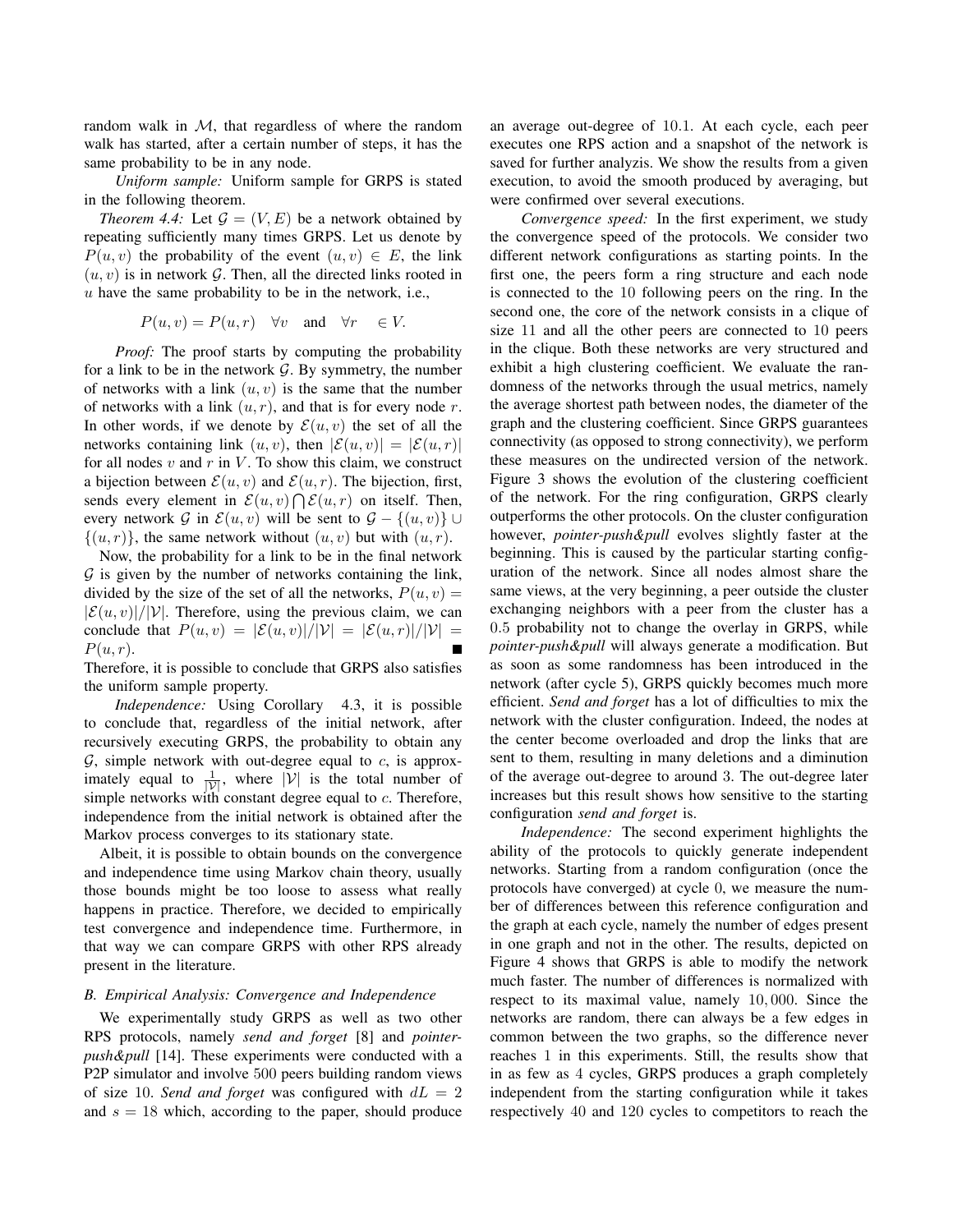same result.

These results show that GRPS produces an network which is very dynamic. It converges quickly from very clustered configurations and is able to produce independent topologies in just a few cycle. This property is due to the fact that GRPS exchanges several links at each RPS operation, while the two other protocols only modify two. Due to space limitations, we do not show results for different view sizes, but since the number of links exchanged in GRPS depend on the view size, larger views lead to even better results for GRPS. We also considered slightly modified version of *send and forget* and *pointer-push&pull* ensuring properties similar to GRPS, i.e. no loops and no parallel edges, but the results we obtained were very similar.



Figure 3. Evolution of the clustering coefficient from a structured network to a random network.



Figure 4. Differences between successive states of the network.

#### V. EXTENDING THE PEER SAMPLING SERVICE

In this section, we propose one extension to GRPS. We present a small modification that, besides the above explained properties, preserves in and out-degrees of all the nodes during all the execution. Finally, we discuss how to receive new nodes in the network, and we give details about how to include them in the system. An RPS that preserves the initial in and out-degrees of the nodes while producing a random overlay network topology is interesting as it is then possible to generate a natural load balancing mechanism for the network. For instance, each node can initially choose its in-degree and out-degree according to its capabilities. The modification we propose to GRPS impacts the random exchange. The intuition is to keep the repetitions of the nodes in the union of the two partial views. We call that extension GRPSd.

Note that, due to the no loops and no parallel edges assumptions, when  $N$  is defined in the random exchange by the petitioner, N can not include a node more than twice. On the other hand, note that the size of  $N$  as a multi-set (i.e., counting each element with its repetitions) is equal to 2c. To preserve the in-degrees, the function that chooses the new partial view of the petitioner has to be slightly modified. This function is called  $choose'(c, N)$ . It chooses c different elements in the multi-set  $N$ , and ensures that if an element appears twice in  $N$ , it must be chosen by  $choose'(c, N)$ .

The union computed in the random exchange is now a multi-set union, i.e., if an element appears in both sets, then it appears twice in the union (line 6, Algorithm 4). Therefore, the petitioner will choose its new partial view among the multi-set generated by the union of their current partial view and the partial view sent by the replier. To do so, the petitioner uses  $choose'(c, N)$  (line 7 of Algorithm 4). Finally, the petitioner sends to the replier the remaining  $c$  elements (line 8 of Algorithm 4), hence the replier has not to choose its new partial view, but keep as new partial view what the petitioner has sent it (line 7 of Algorithm 5). In this case, the petitioner must keep the replier as a neighbor. If the replier has the petitioner in its list, then the replier has to keep it as well. This prevents the creation of loops. The new random exchange is described precisely in Algorithm 4 (active thread) and Algorithm 5 (passive thread). With this new algorithms for the random exchange, GRPSd is changing the network topology among networks with  $n$  nodes, constant out-degree equal to  $c$  for all nodes, and in-degrees determined by the initial network.

*How to Deal with New Nodes?:* P2P networks are known to be dynamic, i.e., nodes join and leave the system continuously. Hence, for any service designed to work in a P2P network, dealing with churn is of the utmost importance.

Our first approach is to define an insertion protocol used by the joining nodes. We define the function *new.request*(N) equivalently to function  $request(N)$ , but it does not start a random exchange. Instead, it requests the set  $N$ , but, the node receiving this request answers only, without starting a more complex process. Also, we assume that a joining node knows some node in the network to bootstrap. Then, the